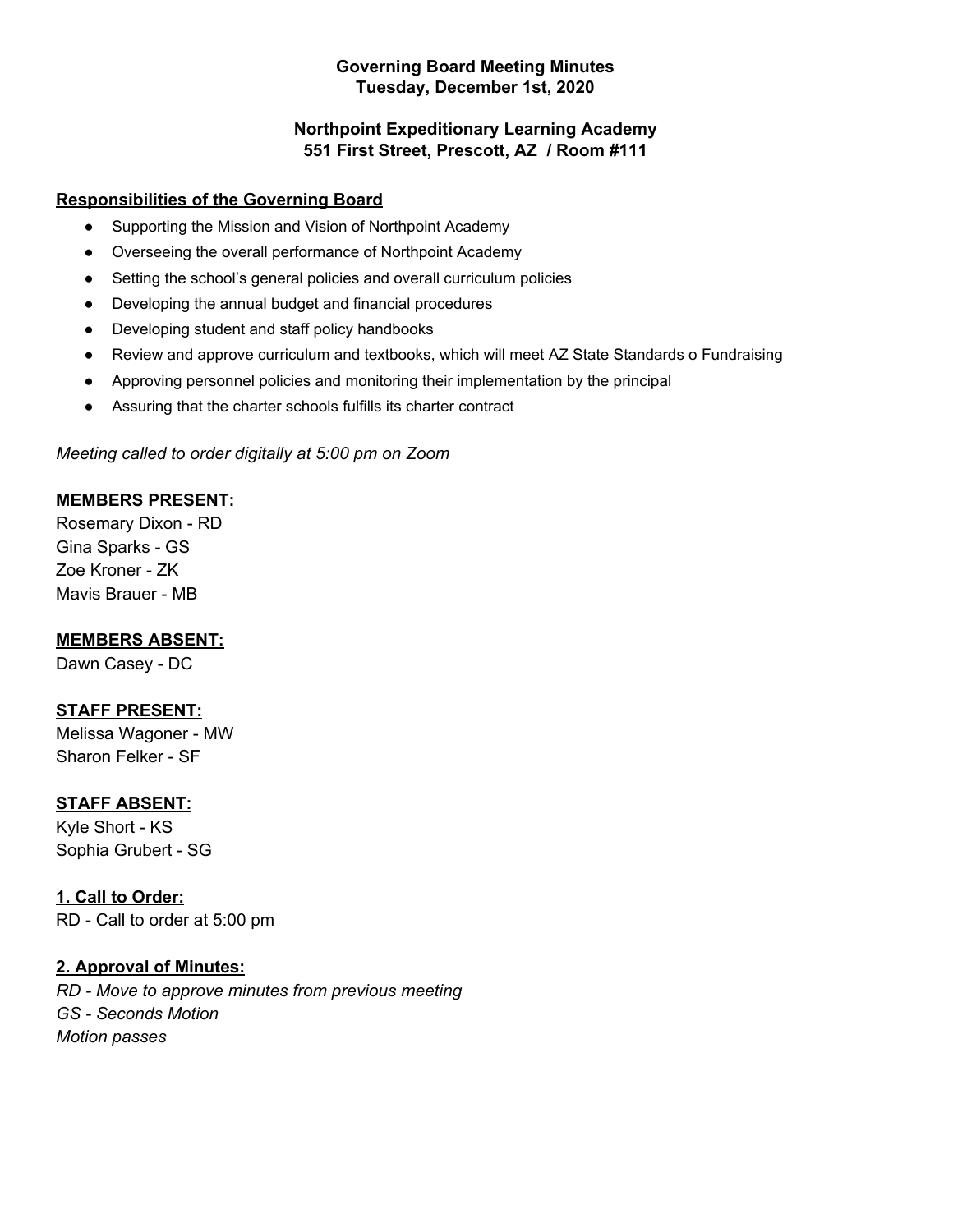#### **3. Informational Reports and Discussion**

#### **a. School Report**

Melissa Wagoner gave a school report on the following areas:

- 1. Upcoming Board changes--DC will be leaving the board, KS will retire as staff rep, and SG will retire as student rep. Board needs to find a replacement for DC. KS will be replaced by FH and AG(M) (Fran Haynes 8th Humanities, Morgoth 10-12 math) and we are looking for a student rep.
- 2. New Staff member KM (Kody Martin) will stay through May 2021. Team members happy.
- 3. Enrollment Numbers--7-18, 8-23, 9-41, 10-31, 11-28, 12-28: This is a total of 3 students lost since October Board Mtg. Reaffirms that the decision to not add new students before January is a choice to protect teacher fluidity and flow. We will be bringing more students in January.
- 4. Fiscal Report-The choice to not recruit or even allow students to join late in the term (post September) has resulted in a loss of State Funding of approx. \$10,000 per month. However, the ESG (Enrollment Stability Grant) came in at about \$89,000, which covers that loss and then some. We have been able to keep saving money for the balloon payment in 4 years, but can refinance that payment if we need to, as a matter of fact, that is expected and normal, that we finance the balloon. With savings of \$250,000, we are ok to cover the 'loss' of enrollment dollars. We still have the ESSER (through ADE) Grant in the amount of \$50,000 that runs through December 2021. Wagoner expresses frustration in the new information that keeps coming out on the ESG. We will be clearly tracking each item we buy under these grants-whether we ask for them or not, with the assumption it is all auditable.
- 5. Health Metrics--AZHD still is recommending hybrid-for everyone. This indicator does not seem to ever recommend anything other than Hybrid. However the numbers are high across the state, and higher in Yavapai County than we have experienced up to this point. Yavapai County is reporting a two week avg. of 26% positivity.

ZD: Confirms that hospitals are basically full already and are not set up to take in many more patients. Explains ventilation v ICU. 95-100% capacity, ½ patients COVID positive. It's never been like this. Elective surgeries outpatient only.

GS: PUSD closed today, online only from here on out. It is the right thing to do.

MW: Comments on the quick transition, and the effect on staff. Had hoped that the numbers would be better, but knows that the metrics will all be red by Dec 4th update. Wants to put Middle School online as of the 7th, and HS by intensive. HS Intensives are mitigated, and HS students and parents have had several chances to choose, or rechoose an online intensive. Only 2 have chosen to move from in person to online voluntarily. Explains the differences in the groupings and activities planned. Also wants to commit to start online in January right now. 5 weeks online, decide in 3rd week about the rest of the quarter.

RD: Assents that we can't wait for direction from the county or state, we will have to make a school decision.

MW: We are offering Bright thinker asynchronous courses for ANYONE who wants to pull out of their currently scheduled course. And will continue to offer this option.

ZK: So you want to close it this week? We should exceed the matrix this week. Didn't we get the message from the state that we don't have to follow the metrics?

RD: Didn't they change the metrics?

MW: Clarifies the change in display , but not cut points or recommendations. Explains some of the Social Emotional wellness issues of kids when they are online. Prefers to keep the kids ihn person through the 10th of December.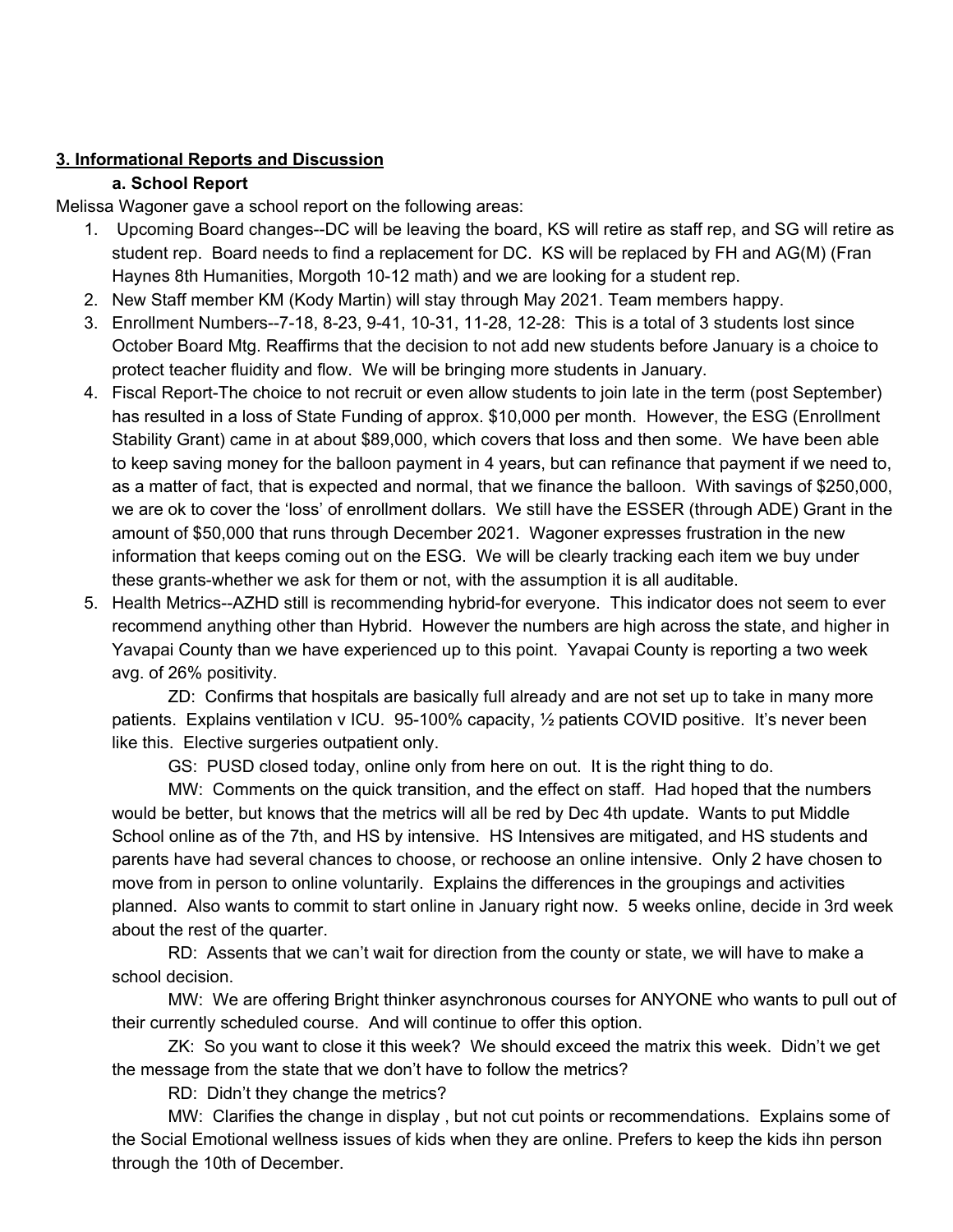GS: I understand the personal/social emotional issues, but we still need to react to the situation. Some kids may go home to a not ideal situation, but we need to protect the whole. Somebody has to say it is too dangerous. Somebody has to do what's best and safest. I understand the two sides of the issue. PUSD teachers expected to go online; they were not surprised. Everybody saw it coming. Teachers don't want to be in the classroom with kids. Discusses how PUSD put 30 kids in a classroom still. I am for school closure.

RD: I am also for school closure, but with kids and staff to have the notice they need. We will know Thursday, right?

ZD: Yes, but knowing Thursday will still cut them off the next day. Explains the HS Intensives as smaller, cohorted classes, lots of outside activity.

MW: The metrics will not get better. We have had 0 kids bringing it to school, the exposure is from parents and at home. Asks for each member to weigh in.

RD: Wait until Thursday to decide when HS goes online. Kids and parents need consistency and comfort in the transition. I don't know.

ZK: For safety reasons, we need to plan to close. HS Intensives are small groups, lots of outdoor activity. It depends on the teachers. My child is at risk, she takes a risk. I'm exposed every day at work. I change, I clean, but I still live. We all are taking risks. If the teachers are comfortable with it, let them decide. Intensives are different, maybe we can keep them open a few more days. If I were the teachers, I'd be planning how to move my class online. Parents know the risks they are taking.

MW: Explains how varied intensive leaders have been making those plans.

MB: I don't know enough about the specifics of intensives, but this time of year it makes sense to be outside. Cooped up inside is not smart.

MW: Clarifies the outdoor and distancing mitigation through the different intensives.

GS: Questions if Intensives can be changed now.

MW: No, that would be inordinately stressful for staff. These courses take a month of planning at least.

GS: Asks if we can send the offer to opt out to online Instensives.

MW: Teachers designed Intensives in 3 ways-In Person, Hybrid, Online. They also have the option to take Bright Thinker courses.

RD: 99% sure the metrics will be bad on Thursday-We are deciding when to close. Why not close them all on Monday 12/7.

ZK: Can you close everything and still have peop-le opt in?

MW: We can, but I do not believe that people will opt out--I've been offering the online only option since before Thanksgiving. Everyone showed up today. We have two choices: Move everyone Monday OR MS online Monday12/7, HS online 12/11.tinue. We discussed the way to plan and readiness to transition to online with the idea that going online can never be a surprise to us again, since before the intensives were planned.

ZK: If the teachers are comfortable with doing their course in person, they should be allowed to continue. I knew and my student knew what we were signing up for.

GS: I think you should close on Monday, but if you decide not to, as long as people know their options to be online.

MW: My preference is go online 12/7 with MS and make individual choices by intensive, but likely by the 14th, possibly by the 11th. I love that you guys are ok with individual courses.

RD: Send a note to families to explain our choices.

GS: Concerned about leaving the choice to the parents. Somebody needs to say STOP. I am online for everyone on Monday.

RD: I don't think that it is not leading to making individual choices by intensives. We should give the options, with the risk being clear. Can they change Intensives?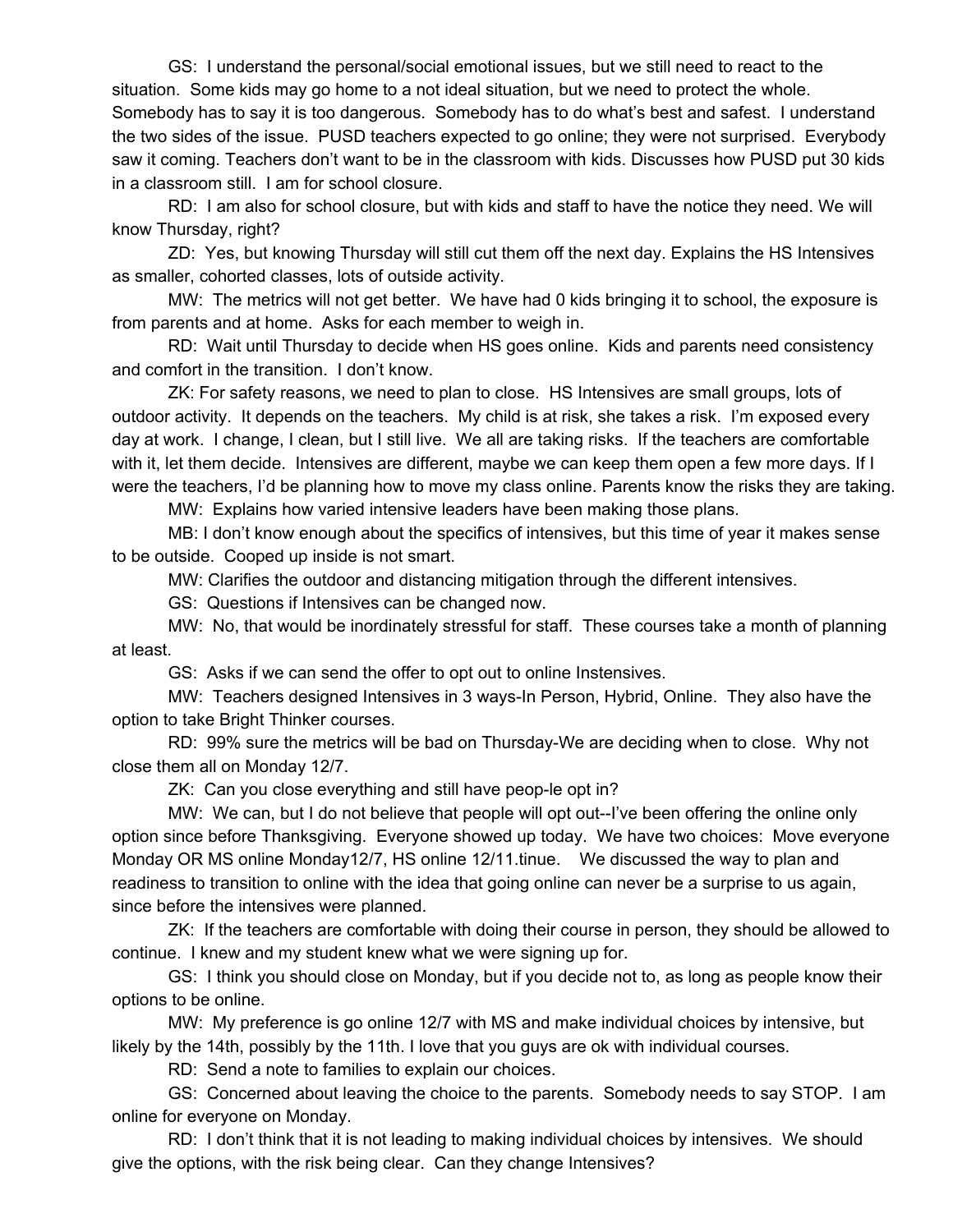ZK: We did get information about 10 days ago with the clear choice of changing Intensives. Melissa offered online intensives. Families had that choice and teachers also had the option of how to design their course.

GS: Is there a possibility of a policy change to let students miss more than 2 days?

MW: I'm not willing to change it up on teachers now--it invalidates the academic strength of the course.

GS: Can we have a policy like last spring where we try not to harm students?

MW: DO NO HARM did excessive harm to students and educators. It developed patterns of disengagement that we are still resetting. Explains the intensive plans for the final week. Reiterates the small school advantage.

RD: I think Gina's right and Zoe is right. There is not an easy answer. Were the metrics this mad when the families made their choice?

ZK: Melissa's email did make it clear that the metrics would continue to get worse. At least, to me, it was pretty clear. We are at a 25% positivity rate right now. Could have shut it down 2 weeks ago.

GS: Your last email was pretty clear. What signal do you want to send? Maybe we can cause the change? Asks Melissa to consider what happens if she stays open.

ZK: If this weren't intensives, I would have just said go online. Intensives are very rarely just sitting and listening to a lecture. They move about. It's a small group of up to 15 kids that are the same kids that will be together for the next week. We are just talking about adding a few days. These are the most mitigated situation that a class could have. Very small groups, very mitigated.

MW: So we have varied opinions on the Board, but we all agree that MS is online starting Dec 7, and HS intensives are course by course decisions, but no longer in person by the 11th. Small group opt in activities can still happen in the final week. I will offer the opt out option for an online course again to families to pick through 12/10.

GS: Can you send an email to parents that opting online is still possible?

MW: Absolutely. As soon as we finish this meeting.

RD: That is probably the best we can come up with.

GS: It's serious stuff. These are very hard decisions.

MW: Discusses the rapid tests she picked up from the county

ZK: Confirms the 50% reliability of rapid tests.

GS: How many cases do you have at school?

MW: Explains the parents have tested positive, but we have no student attending classes (or have attended classes) who has tested positive. Parents are being cautious about bringing anything into the school.

RD: Tells a Basis related story about kids getting infected. Even with plastic all around them. The kids in the front row didn't get sick but all their parents did. I can't tell you what's right and I'm sorry.

MW: Reiterates the opt out Bright Thinker option.

GS: I think that an email that advertises that-clearly-is a good idea.

MW: Will do.

MB: I really appreciate the fact that you are so tuned in to what is going on at school, and still able to be flexible.

Meeting adjourned 6:28